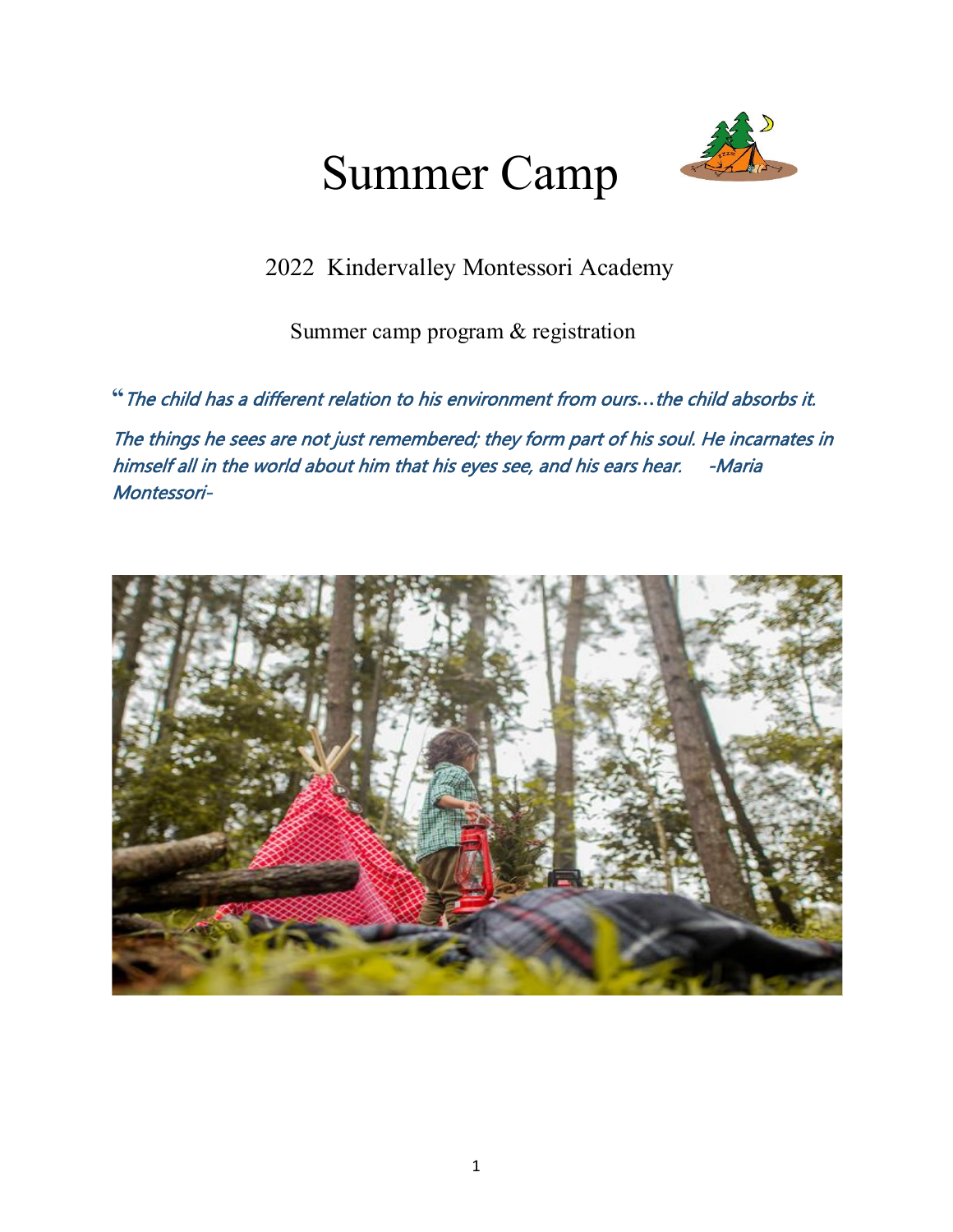#### 2022 KMS SUMMER CAMP PROGRAM

Summer is the best time for young children to explore the world. The KMS is now offering the summer camp program that will present a wide variety of experiments of the science, exploration of the nature, and lots of fun activities included arts and crafts , physical education , and Montessori educatiuon( Primary level). This program was designed to operate from July  $4<sup>th</sup>$  to August  $26^{th}$  in 2022 (For 8 weeks).

\*Please note: \*Aug. 1<sup>st</sup> will be closed due to the Civic Holiday.

\* Dead line: May .31<sup>st</sup> 2022. Please send your email to [info@kindervalleyacademy.com](mailto:info@kindervalleyacademy.com) for registration.

#### 2022 SUMMER CAMP PROGRAM FEE

\* Program : Ages 2.5 to 5 years ( \* Immunization report photocopy needed )

\* Half day- N/A

\* Full meal plan included ( breakfast, lunch and snacks)

\* Full day(7:00 am center open  $\sim$  5:30 pm center closes) fee : \$395 per week /or \$1,395 per full each month.

\* Note: Current KMA registered students are eligible to have a New Alberta Government Childcare Grant and Subsidy agreement program -only 2 full( July and August) consecutively registered student eligible.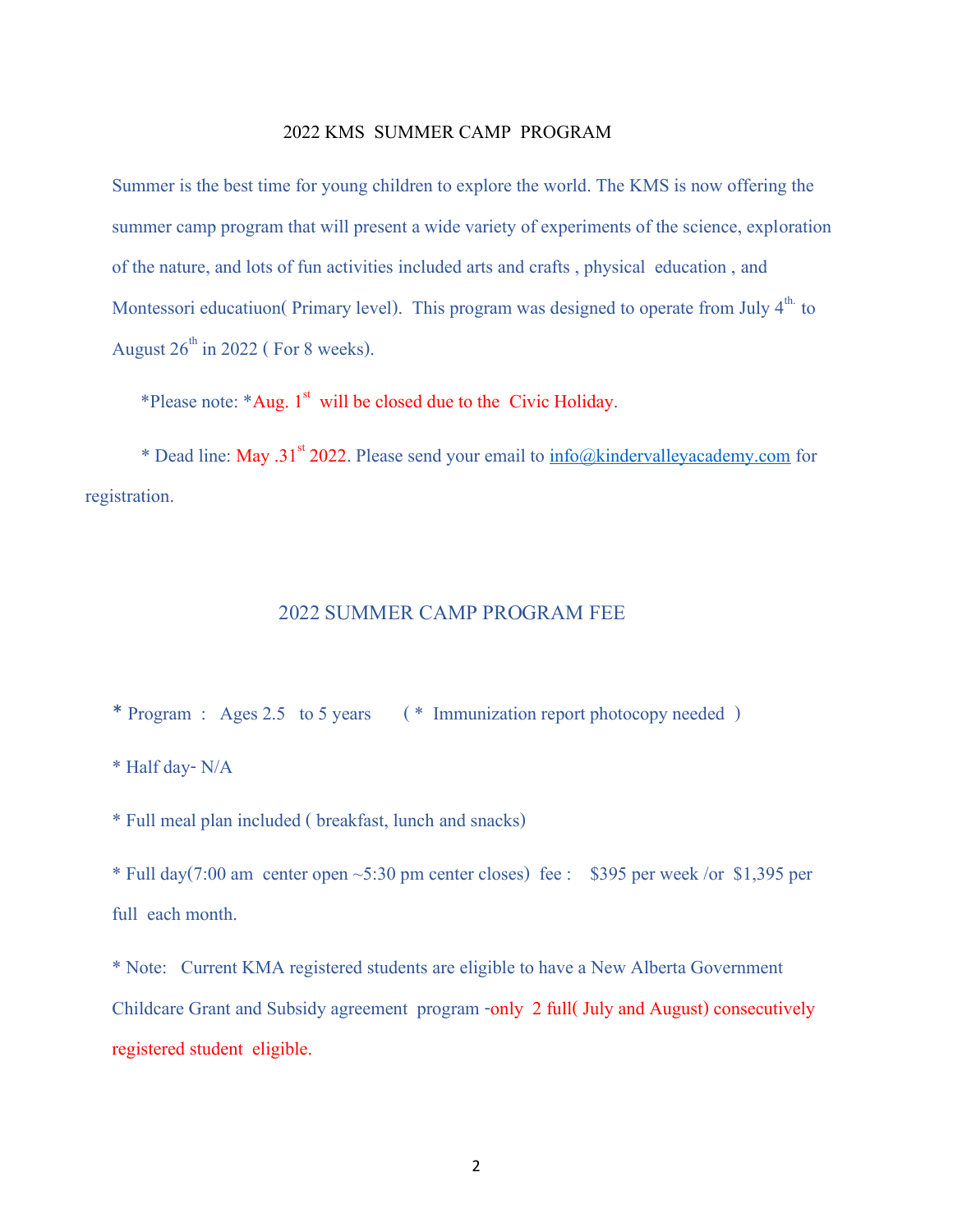## WEEKLY PROGRAM THEMES( 2022) and SCHEDULES

| Week1(July $4^{th} \sim 8th$ )                                                                                                                                                                                                                                                                                                                                               | Week2(July 11 <sup>th</sup> ~15th)                                                                                                                                                                                                                                                                                                                                                                                                                                    |
|------------------------------------------------------------------------------------------------------------------------------------------------------------------------------------------------------------------------------------------------------------------------------------------------------------------------------------------------------------------------------|-----------------------------------------------------------------------------------------------------------------------------------------------------------------------------------------------------------------------------------------------------------------------------------------------------------------------------------------------------------------------------------------------------------------------------------------------------------------------|
| Einstein Kids                                                                                                                                                                                                                                                                                                                                                                | OH, Canada!                                                                                                                                                                                                                                                                                                                                                                                                                                                           |
| Children will exlore the natural phenomenon , cause and<br>effects. And lots of fun<br>How clouds make rain<br>Making dancing popcorn                                                                                                                                                                                                                                        | This week, children will be learned about Canada history-<br>Early canadian ancestories, Aboriginal cluture. Canada's<br>provinces and territories. Symbal of Canada. Also, we'll<br>have a Calgary stampede parade with Stampede brunch!<br>Yumm.<br>Canada Units (Making a Canadian Flag)<br>Mosaic Canada's Geography map<br>Inukshuk Art, indigenous culture excursion (Arts,<br>Dance~) ** Special guest from First Nation**<br>Canada's Symbols (animal, plant) |
| Lava lamp Science<br>Oil & Water experiment<br>Magic milk Science                                                                                                                                                                                                                                                                                                            | Stampede parade & Stampede brunch                                                                                                                                                                                                                                                                                                                                                                                                                                     |
| Week3(July 18 <sup>th</sup> ~22nd)                                                                                                                                                                                                                                                                                                                                           | Week4( July $25^{th} \sim 29^{th}$ )                                                                                                                                                                                                                                                                                                                                                                                                                                  |
| Our planet, Earth<br>Children will be obserbed many earth phenomenons, and<br>explore, understand the cause of the phenomenon, and will<br>have many experiments.<br><b>Erupting Volcano</b><br><b>Fizzy Rainbow Science</b><br>Making a tornado<br>Water, air, land animals<br><b>Endangered species</b><br>Dinosaur units. Fossil activity<br>How to make a cloud in a Jar | Galaxy excursion<br>Children will be explored wondered planets, moon, and space<br>ship, space station. Also, they will be experienced whole<br>universe this week.and lots of fun!.<br>Making" Phases of the moon"<br>Astronaut unit<br>Making planet-window clings with gelatin<br>Building a mobile of Soalr syatem<br>How planets orbit the sun experiment                                                                                                        |
| Week5(Aug.2 <sup>nd</sup> ~5th)                                                                                                                                                                                                                                                                                                                                              | Week6(Aug. 8 <sup>th</sup> ~12th)                                                                                                                                                                                                                                                                                                                                                                                                                                     |
| Carnival of the Ocean<br>Children will be explored ocean world which included ocean<br>animals, ocean plants, habitats<br>Who lives in the ocean?(Ocean animals)<br>$\bullet$<br>Bottle aquarium making<br>Jelli fish craft<br>Baking soda sea animal art<br>Daddy shark , mummy shark , baby shark game                                                                     | World's chef<br>This week, children will be experiences many different<br>countries food, and they will be learned different culture's<br>food, different tasty, safe food handilg, and lots of funs!.<br>Mexico food-Taco<br>Italian food-pizza<br>Korean kimbab(Korean style sushy)<br>Algerian pancake(Mahjouba)<br>German perogies                                                                                                                                |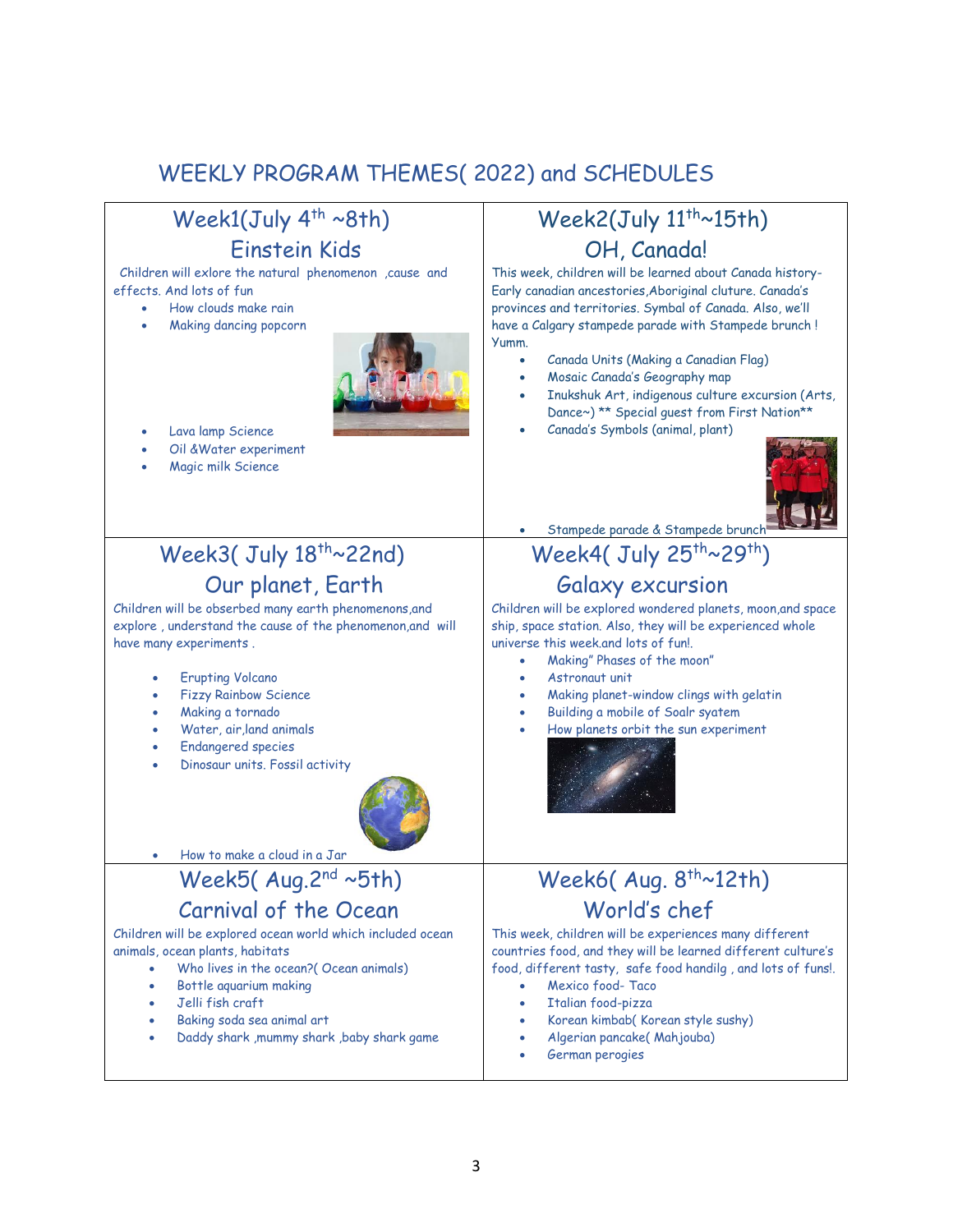

7;00 am center open

8:00 am~9:00 am Breakfast & Yoga

9:00 am~11:00 am Morning Summer camp program

11;00 am~12:00 pm Outdoor classroom activity/ or water play

12;00 pm ~12:30 pm Warm Lunch

12;30 pm~2:00 pm Outdoor playing / water playing or Nap for young children( INDIVIDUAL COT PROVIDED)